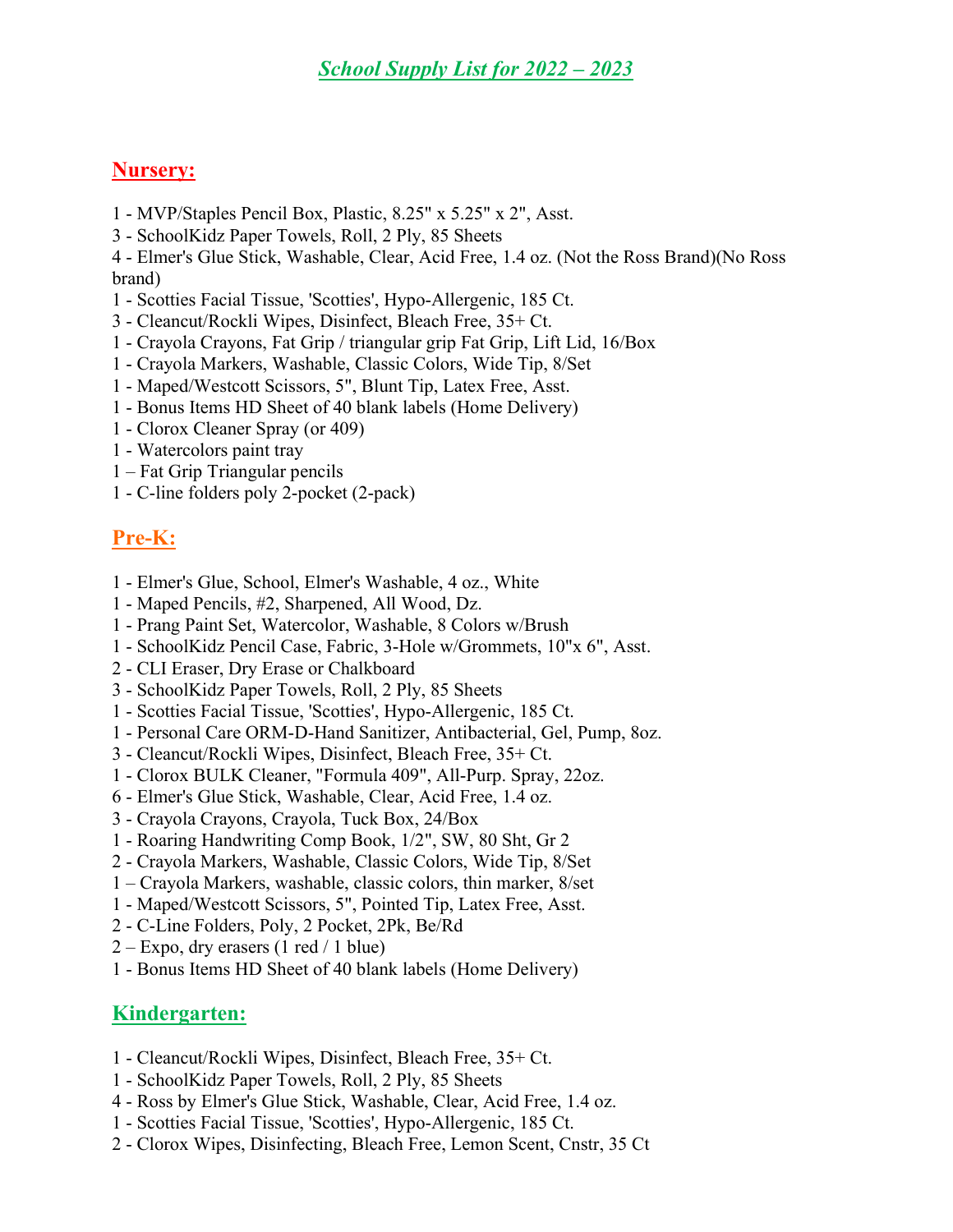### School Supply List for 2022 – 2023

- 3 Crayola Crayons, Tuck Box, 16/Box
- 1 Crayola Markers, Washable, Classic Colors, Wide Tip, 8/Set
- 1 Crayola Markers, Washable, Classic Colors, Fine Tip, 8/Set
- 5 Maped/Staples Pencil, #2, Unsharpened, All Wood, Each
- 1 Maped/Westcott Scissors, 5", Blunt Tip, Latex Free, Asst.
- 1 C-Line Folder, Poly, 2 Pocket, Asst. Colors
- 3 Expo 2 Marker, Dry Erase, Fine Tip, Low Odor, Black
- 1 Bonus Items HD Sheet of 40 blank labels (Home Delivery)

#### 1st Grade:

- 1 Crayola Crayons, Large Size, Tuck Box, 8/Box
- 1 Cleancut/Rockli Wipes, Disinfect, Bleach Free, 35+ Ct.
- 3 Ross by Elmer's Glue Stick, Washable, Clear, Acid Free, 1.4 oz.
- 2 CLI/Staples Eraser, Pink, Large, Latex Free
- 1 Maped/Westcott Scissors, 5", Pointed Tip, Latex Free, Asst.
- 1 C-Line Folder, Poly, 2 Pocket, Asst. Colors
- 1 Crayola Crayons, Crayola, Tuck Box, 24/Box
- 1 Bonus Items HD Sheet of 40 blank labels (Home Delivery)

#### 2nd Grade:

- 1 Cleancut/Rockli Wipes, Disinfect, Bleach Free, 35+ Ct.
- 1 Crayola Pencils, Colored, 7", Sharpened, 24/Set
- 5 Esselte Index Cards, 3" x 5", Ruled, 100/Pk, White
- 6 Ross by Elmer's Glue Stick, Washable, Clear, Acid Free, 1.4 oz.
- 1 Crayola Crayons, Tuck Box, 16/Box
- 2 Sanford/SPLS Pen, Stick, Medium Point, Red
- 1 Crayola Markers, Washable, Classic Colors, Wide Tip, 8/Set
- 2 CLI/Staples Eraser, Pink, Large, Latex Free
- 1 Maped Pencils, #2, Sharpened, All Wood, Dz.
- 1 Maped Sharpener, Pencil & Crayon, Dbl Barrel, Canister
- 2 CLI Highlighter, Chisel Tip, Yellow, w/Pkt Clip
- 2 Maped/Westcott Scissors, 5", Pointed Tip, Latex Free, Asst.
- 1 C-Line Folder, Poly, 2 Pocket, Asst. Colors
- 1 Expo 2 Markers, Dry Erase, Fine, Low Odor, Asst. 4/Pk.
- 1 CLI Ruler, 12", Plastic, Inch & Cm, Center Holes, Asst.
- 2 C-Line/Bazic Composition Book, Marble Cover, WR, 100 Sheets, BLK
- 1 Scotties Facial Tissue, 'Scotties', Hypo-Allergenic, 185 Ct.
- 1 SchoolKidz Paper Towels, Roll, 2 Ply, 85 Sheets
- 1 Bonus Items HD Sheet of 40 blank labels (Home Delivery)

#### 3rd Grade:

- 1 Cleancut/Rockli Wipes, Disinfect, Bleach Free, 35+ Ct.
- 1 SchoolKidz Paper Towels, Roll, 2 Ply, 85 Sheets
- 2 Scotties Facial Tissue, 'Scotties', Hypo-Allergenic, 185 Ct.
- 3 SchoolKidz Notebook, 1 Sub, WR, Perf, 100 Ct. Asst.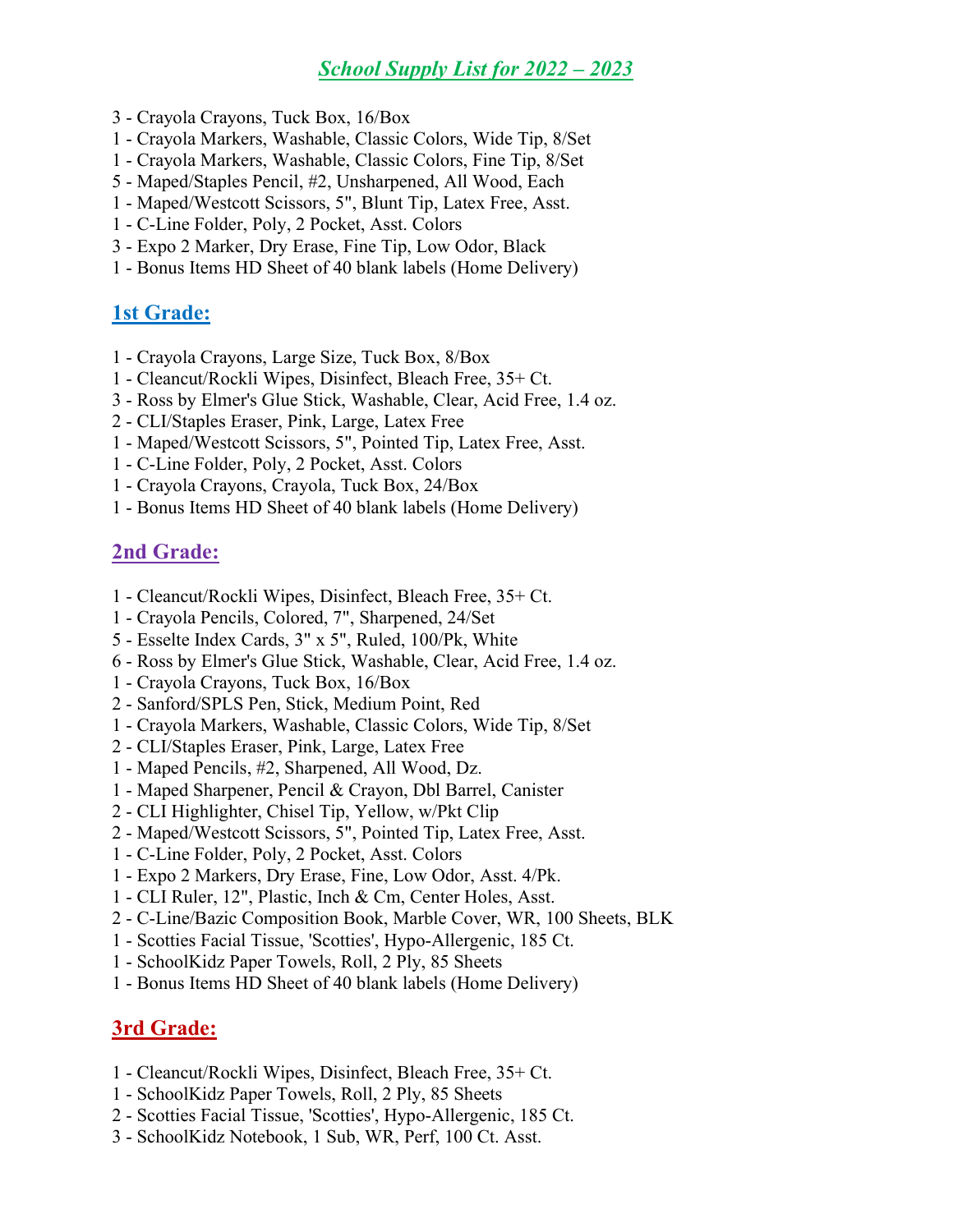## School Supply List for 2022 – 2023

- 2 Ross by Elmer's Glue Stick, Washable, Clear, Acid Free, 1.4 oz.
- 2 Sanford/SPLS Pen, Stick, Medium Point, Red
- 1 CLI Highlighter, Chisel Tip, Yellow, w/Pkt Clip
- 1 CLI/Staples Eraser, Pink, Large, Latex Free
- 1 Maped Pencils, #2, Sharpened, All Wood, Dz.
- 1 CLI Ruler, 12", Plastic, Inch & Cm, Center Holes, Asst.
- 1 C-Line Folders, Poly, 2 Pocket, 2Pk, Be/Rd
- 1 C-Line Portfolio, Spiral, Poly, 8 Pockets w/Front View Cover, Asst.
- 1 Crayola Pencils, Colored, 7", Sharpened, 24/Set
- 1 Crayola Crayons, Crayola, Tuck Box, 24/Box
- 1 Maped/Westcott Scissors, 5", Pointed Tip, Latex Free, Asst.
- 2 Expo 2 Marker, Dry Erase, Fine Tip, Low Odor, Black
- 1 SchoolKidz Filler Paper, Wide Rule, 10.5" x 8", 100/Pk
- 1 MVP/Staples Pencil Box, Stretch, 13-3/8" x 5.5" x 2.5", Asst.
- 1 Chromebook
- 1 Headphones
- 1 Bonus Items HD Sheet of 40 blank labels (Home Delivery)

### 4th Grade:

- 1- computer device preferably chrome book (ipads can be finicky when used in classroom)
- 1- earbuds or headphones compatible with computer device
- 1- personal water bottle
- 1 Sharpie Black Fine Permanent Marker
- 2 Facial Tissue
- 3 Wide ruled Composition Notebook science
- 1 1'' Graph paper Notebook 100 CT or more math
- 1 Wide ruled 3 Subject Spiral Notebook literacy, spelling, language arts
- 1 Wide ruled Filler Paper 100CT
- 36 #2 Yellow Pencil (with latex-free eraser-no mechanical pencils allowed)
- 1 Scissors
- 2 2-Pocket Plastic Folders for homework and weekly graded papers
- 1- multi-colored 8 pocket folder
- 4 Dry Erase Markers (blue, black, green, or red)
- 1- Dry eraser
- 1 Zippered pencil case- no pencil boxes
- 2 Highlighters
- 1 crayons no colored markers or colored pencils

## 5th Grade:

- 1 Cleancut/Rockli Wipes, Disinfect, Bleach Free, 35+ Ct.
- 1 Scotties Facial Tissue, 'Scotties', Hypo-Allergenic, 185 Ct.
- 2- SchoolKidz Filler Paper, Wide Rule, 10.5" x 8", 100/Pk
- 1- Roaring Graph Paper, Spiral Notebook, 4 Sq/In, 11" x 8.5", 50 Ct.
- 2 Sanford/SPLS Pen, Stick, Medium Point, Black
- 2 Sanford/SPLS Pen, Stick, Medium Point, Blue